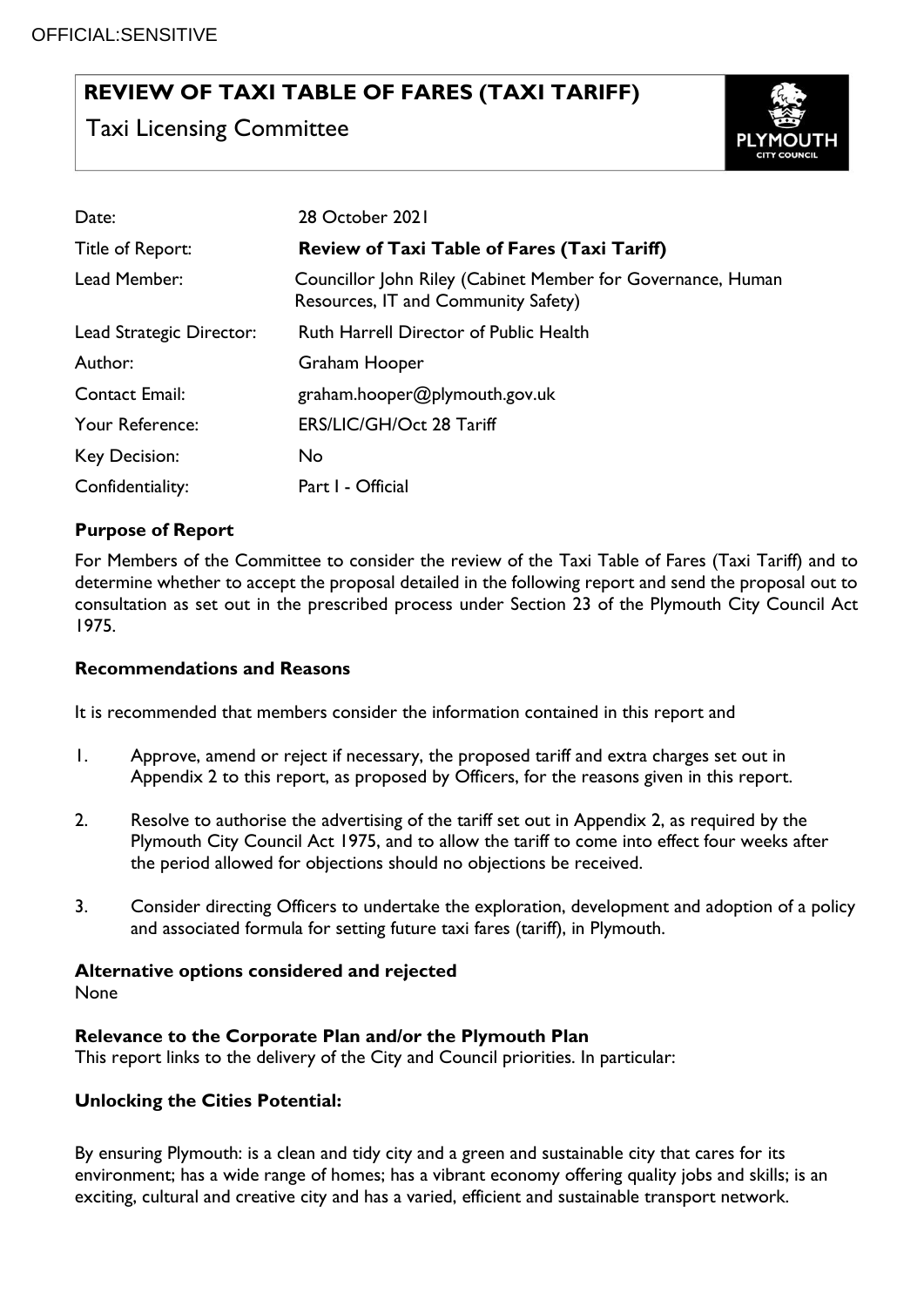#### **Caring for People and Communities:**

By ensuring Plymouth is a friendly, welcoming city, reducing health inequalities, making sure people feel safe in the city, focusing on prevention and early intervention, protecting children, young people and adults and improving schools and ensuring pupils achieve better outcomes.

#### **Implications for the Medium Term Financial Plan and Resource Implications:**  Not Applicable

#### **Financial Risks**

There are no financial risks to the Council by increasing the Taxi Tariff

#### **Carbon Footprint (Environmental) Implications:**

Not Applicable

#### **Other Implications: e.g. Health and Safety, Risk Management, Child Poverty:**

*\* When considering these proposals members have a responsibility to ensure they give due regard to the Council's duty to promote equality of opportunity, eliminate unlawful discrimination and promote good relations between people who share protected characteristics under the Equalities Act and those who do not.*

#### **Appendices**

|   | <b>Ref. Title of Appendix</b>            |   | <b>Exemption Paragraph Number</b> (if applicable)<br>If some/all of the information is confidential, you must indicate<br>why it is not for publication by virtue of Part 1 of Schedule 12A<br>of the Local Government Act 1972 by ticking the relevant box. |  |  |  |  |  |  |  |
|---|------------------------------------------|---|--------------------------------------------------------------------------------------------------------------------------------------------------------------------------------------------------------------------------------------------------------------|--|--|--|--|--|--|--|
|   |                                          |   |                                                                                                                                                                                                                                                              |  |  |  |  |  |  |  |
|   | Briefing report (mandatory)              | X |                                                                                                                                                                                                                                                              |  |  |  |  |  |  |  |
| В | Equalities Impact Assessment (mandatory) | X |                                                                                                                                                                                                                                                              |  |  |  |  |  |  |  |

#### **Background papers:**

Please list all unpublished, background papers relevant to the decision in the table below. Background papers are unpublished works, relied on to a material extent in preparing the report, which disclose facts or matters on which the report or an important part of the work is based.

| Title of background paper(s) | <b>Exemption Paragraph Number</b> (if applicable)                                                                                                                                                       |  |  |  |  |  |  |
|------------------------------|---------------------------------------------------------------------------------------------------------------------------------------------------------------------------------------------------------|--|--|--|--|--|--|
|                              | If some/all of the information is confidential, you must indicate why it<br>is not for publication by virtue of Part 1 of Schedule 12A of the Local<br>Government Act 1972 by ticking the relevant box. |  |  |  |  |  |  |
|                              |                                                                                                                                                                                                         |  |  |  |  |  |  |
|                              |                                                                                                                                                                                                         |  |  |  |  |  |  |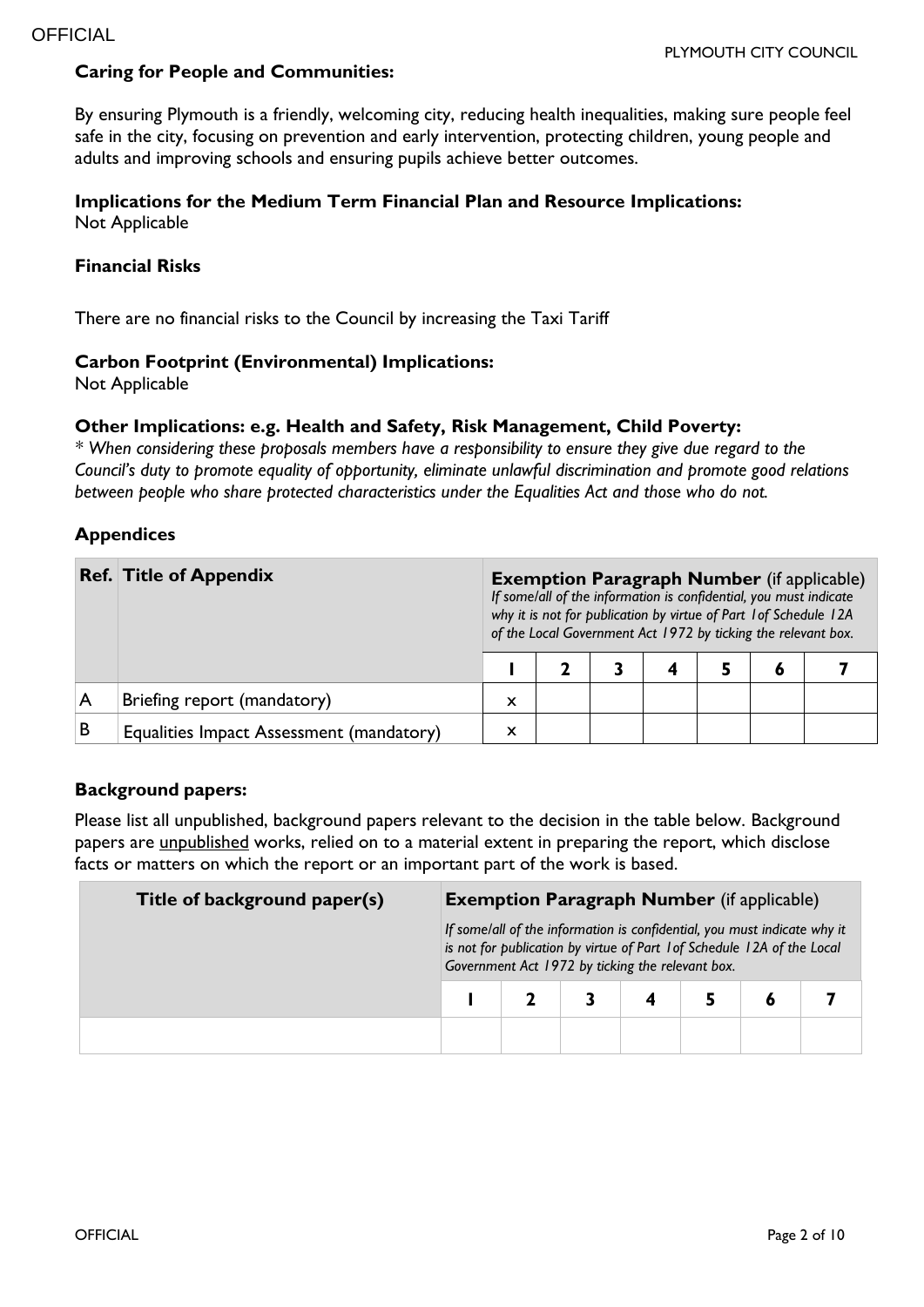#### PLYMOUTH CITY COUNCIL

| Sign off: |  |
|-----------|--|
|-----------|--|

| Fin                                                                                                                         | pl.21.<br>22.13<br>$\overline{2}$ | Leg | 3744<br>$0$ /ag/1<br>4.10.2 | Mon<br>Off | <b>Click</b><br>here<br>to<br>enter<br>text. | <b>HR</b> | <b>Click</b><br>here<br>to<br>enter<br>text. | Asset<br>S | <b>Click</b><br>here<br>to<br>enter<br>text. | Strat<br>Proc | Click here<br>to enter<br>text. |
|-----------------------------------------------------------------------------------------------------------------------------|-----------------------------------|-----|-----------------------------|------------|----------------------------------------------|-----------|----------------------------------------------|------------|----------------------------------------------|---------------|---------------------------------|
| Originating Senior Leadership Team member: Rob Nelder                                                                       |                                   |     |                             |            |                                              |           |                                              |            |                                              |               |                                 |
| Please confirm the Strategic Director(s) has agreed the report? Yes, Approved by email Ruth Harrell                         |                                   |     |                             |            |                                              |           |                                              |            |                                              |               |                                 |
|                                                                                                                             | Date agreed: 20/10/2021           |     |                             |            |                                              |           |                                              |            |                                              |               |                                 |
|                                                                                                                             |                                   |     |                             |            |                                              |           |                                              |            |                                              |               |                                 |
| Cabinet Member approval: Councillor John Riley (Cabinet Member for Governance, Human<br>Resources, IT and Community Safety) |                                   |     |                             |            |                                              |           |                                              |            |                                              |               |                                 |
| Approved verbally                                                                                                           |                                   |     |                             |            |                                              |           |                                              |            |                                              |               |                                 |
| Date approved: 08/10/2021                                                                                                   |                                   |     |                             |            |                                              |           |                                              |            |                                              |               |                                 |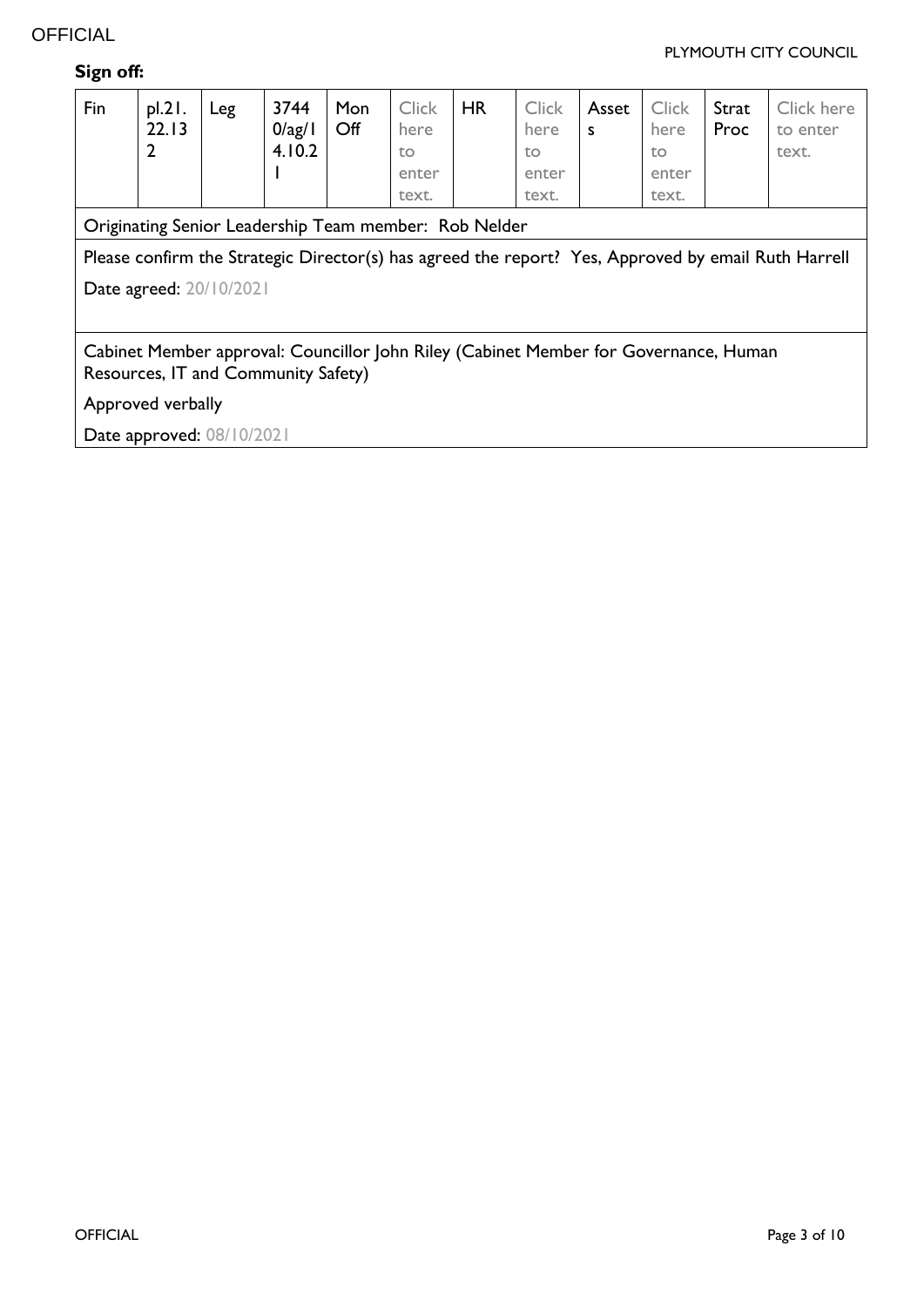#### **Report**

The report provides details of the review and proposed fare increase in relation to Hackney Carriage fares.

#### **1.0 Background**

- 1.1 The common term for Hackney Carriages is Taxis and this term is used throughout this report. A customer can flag down a taxi in the street or at taxi ranks without booking unlike private hire vehicles that must always be booked in advance of the journey.
- 1.2 Under section 23 (1) of the Plymouth City Council Act 1975 (PCCA 1975), the Council is responsible for setting the maximum fares and other costs that drivers may charge a customer for using taxis in the City. **The Council does not have powers to set fares for journeys in private hire vehicles.** Members should note that drivers may charge a lower fare or offer a discount if they wish and negotiate fares for travel outside of the City boundaries.
- 1.3 Taxi fares are made up of an initial hiring charge (flag fall) and a mileage rate, both of which are expressed in terms of distance and or time. This is because when a hired taxi is stationary or moving slowly in traffic the meter continues charging by time instead of distance.
- 1.4 The Table of Fares (tariff) should be set to enable sustainable income for drivers, future investment in vehicles and to clearly set rates that minimise the opportunity for overcharging or confusion.
- 1.5 The tariff has to be displayed within all taxis to allow passengers to calculate the approximate cost of their journey. The PCCA 1975 requires taximeters to be fitted in every licensed vehicle. Once set, all drivers must display the maximum fare on their taximeter. This ensures consistency across all taxis and provides public confidence that the fare they are charged is correct.
- 1.6 In accordance with the statutory procedure set out in Section 23 of the PCCA 1975, the Council is required to undertake a public consultation prior to making any amendment to the tariff.

A notice must be published in at least one local newspaper circulating in the City setting out the variation and specifying the period, which cannot be less than fourteen days from the date of the first publication of the notice, within which and the manner in which objections can be made.

If no objection to the variation of the tariff, or if all objections are withdrawn, the revised Tariff will come into operation on the date of the expiration of the consultation period.

However, if any objections are made and not withdrawn, the Committee will consider the objections and set a further date, not later than two months after the first specified date, on which the tariff shall come into force with or without modifications.

#### **2.0 Reason for the Review**

2.1 The tariff was last reviewed in October 2017 and since then has remained at the present level.

Since the last review and over the following 4 years the Retail Price Index (RPI), which represents the change in the cost of living, has steadily risen. Similar to many other business sectors, the taxi trade is facing financial pressures in the current economic climate.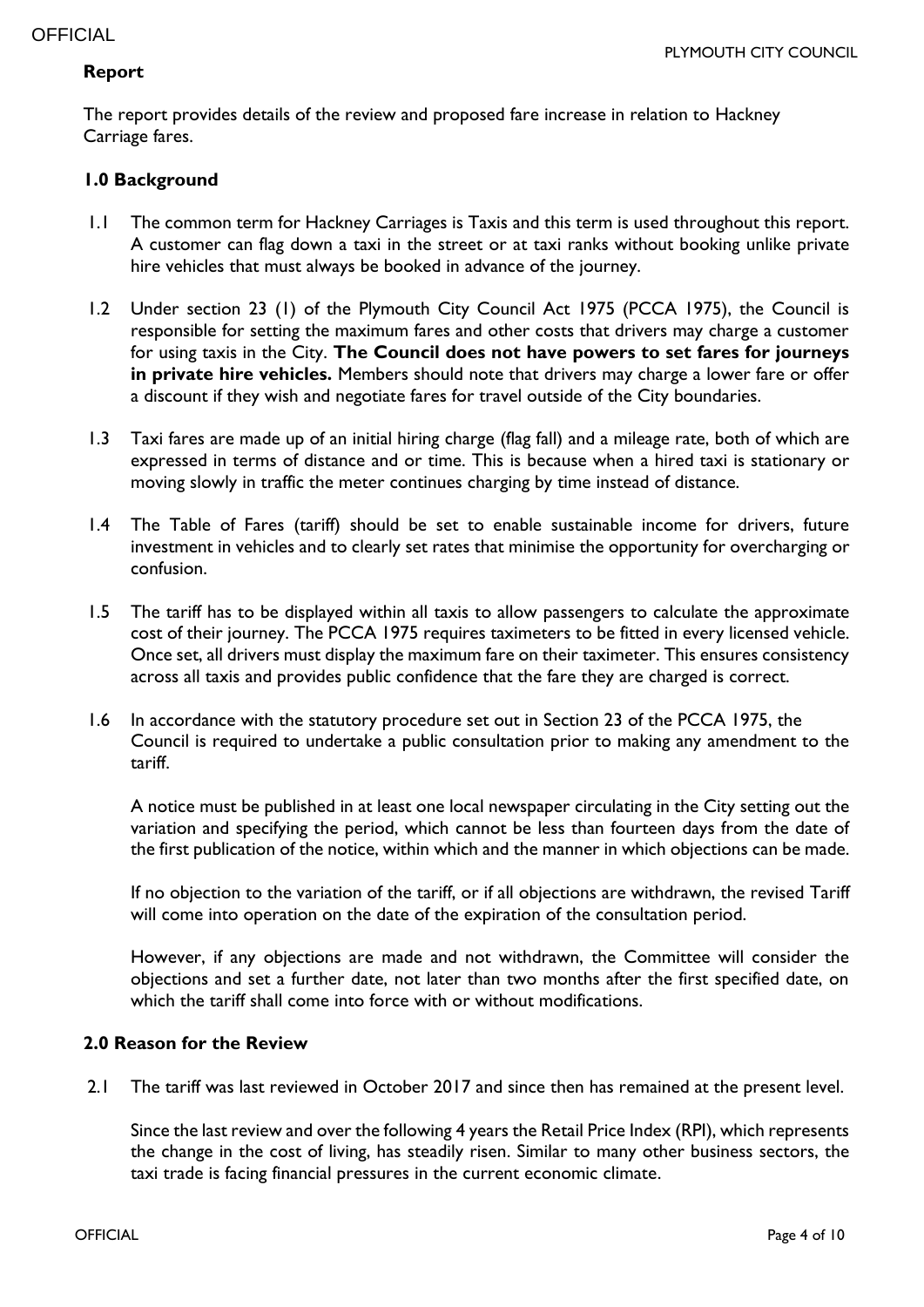Other overheads, such as vehicle replacement, servicing and insurance are also significant cost factors for the trade.

In addition, the taxi trade continues to be greatly impacted by Covid -19. As restrictions have eased and most of the economy has opened up, it is hoped that the trade will continue to see an upward increase in taxi users, however what continues to remain unclear is the ongoing impact that the trade will experience financially moving forward.

- 2.2 In the July quarterly taxi trade liaison meeting, the Licensing Officers were notified by the Plymouth Licensed Taxi Association (PLTA) that a proposal for a new tariff, created by a long standing and experienced member of the taxi trade in Plymouth, Mr Chris Wildman, at the request of a number of licensed taxi drivers would be submitted. The PLTA advised that they endorsed this proposal and that a review of the current tariff was formally requested.
- 2.2 The proposed tariff is set out in Appendix 2 and the proposed changes have been summarised below.

#### **3.0 Proposed Changes**

- 3.1 There are number of changes proposed to the tariff. Over the course of the review, this has generated extensive discussion between Licensing Officers, the proposer of the new tariff Mr Chris Wildman and the PLTA. The purpose of the discussions was to ensure that at any increase in charges made was carefully considered and justified and that a single proposed Tariff was put forward to members for consideration.
- 3.2 Proposal: Reduction of individual tariffs/tariff structure

The current tariff is set out in Appendix 1. It can be seen that the current tariff structure operated in the City comprises of five tariff levels. This was reduced from six during the 2017 review but is still considered complicated and not user friendly.

The proposed tariff is set out in Appendix 2. The current five-tariff structure is reduced to three, making it a much clearer structure to understand for both the trade and the travelling public.

Under the proposed tariff:

- Tariff 1 would run from 6 am to 7 pm and can be considered the day rate.

- Tariff 2 essentially covers the evening and night rate during the week, Sundays and bank holidays.

- Tariff 3 covers the Christmas and New Year holiday periods.

During the review the Licensing Officer explored reducing the tariff structure further to two tariff levels to create a day and night time rate as operated by a number of local authorities across the country. The purpose of this was to try to create a simplified structure for the public and one that would encourage more drivers to work during the evening and night-time economy (ENTE) hours. However, after fully exploring this option it was found that passengers would pay a prohibitive amount for the greater distance they travelled late at night and there would be no tangible increase to the amount of drivers working the ENTE hours. This option was therefore removed from any further consideration.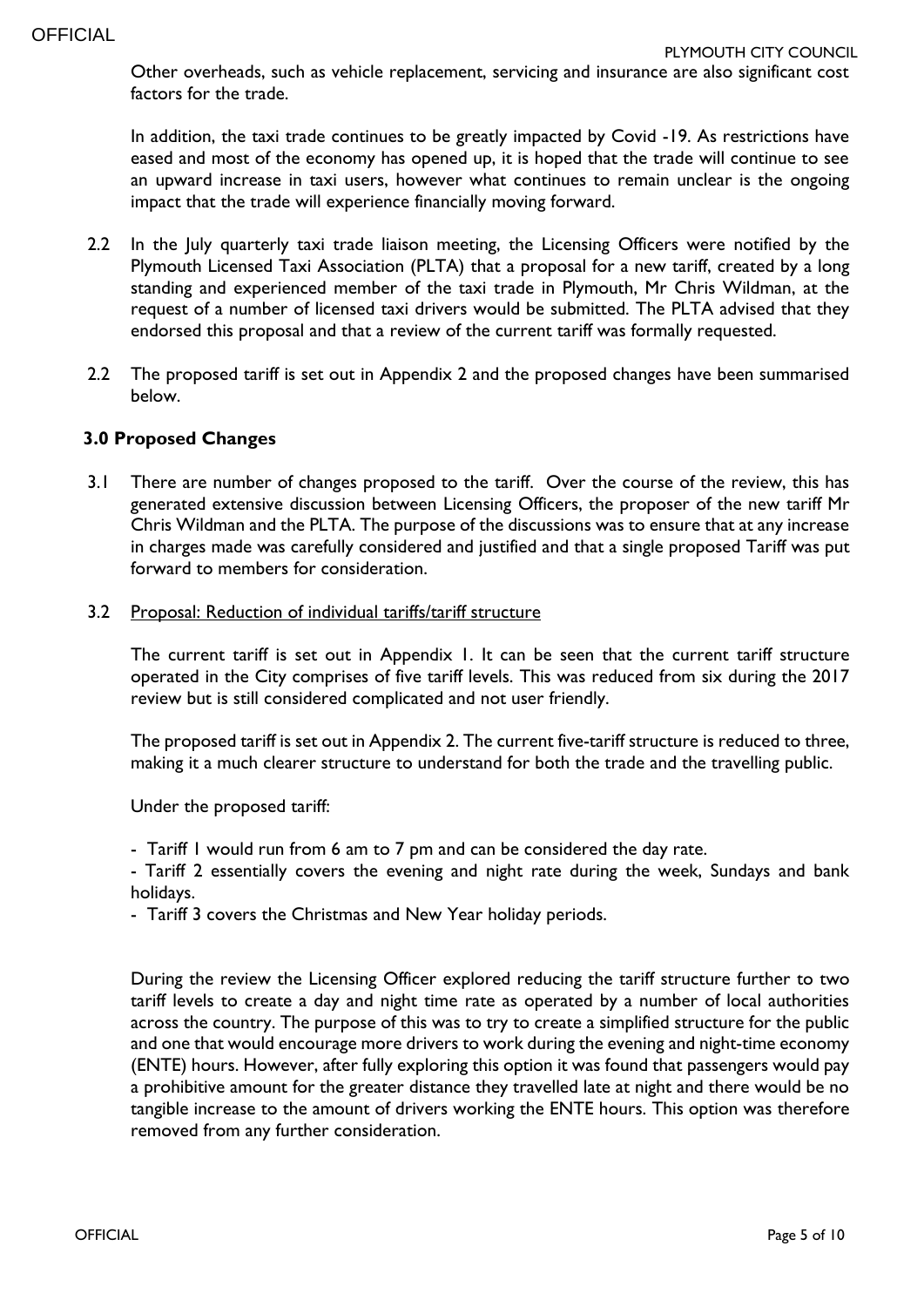#### 3.3 Proposal: Increase in flag fall (initial charge) and mileage rate

It is proposed that the initial charges (flag fall), for any distance up to 1/6 (tariff 1& 3) and 1/7 (tariff 2) of a mile are increased by 30 pence on tariffs 1 and 2 and by 60 pence on tariff 3.

There is no proposal to increase the price per mile (running mile) across the three tariffs.

For members ease the table below compares the current tariff (as from October 2017) against the new proposed tariff. The figures have been rounded up and do not take into account waiting time or any extras that maybe charged.

|                | Tariff I |                 |         | <b>Tariff 2</b> | <b>Tariff 3</b> |                 |  |
|----------------|----------|-----------------|---------|-----------------|-----------------|-----------------|--|
| <b>Journey</b> | Current  | <b>Proposed</b> | Current | Proposed        | Current         | <b>Proposed</b> |  |
| I mile         | 4.50     | 5.10            | 5.00    | 5.90            | 9.00            | 10.20           |  |
| 2 miles        | 6.00     | 6.90            | 6.50    | 8.00            | 12.00           | 13.80           |  |
| 3 miles        | 7.50     | 8.70            | 8.00    | 10.10           | 15.00           | 17.40           |  |
| 5 miles        | 10.50    | 12.30           | 11.00   | 14.30           | 21.00           | 24.60           |  |
| 10 miles       | 18.00    | 21.30           | 18.50   | 24.80           | 36.00           | 42.60           |  |

As most Local Authorities use differing distance measurements for the initial flag fare and ongoing distance charges, the best way to compare taxi tariffs is on the running mile and mile figures. It can be seen that Plymouth is second lowest within the local area on the running mile, highest on a one mile journey and two mile journeys,  $6<sup>th</sup>$  on a 5 mile journey and  $2<sup>nd</sup>$  lowest for a 10 mile journey. The comparison can be seen in the table below:-

| <b>Local Authority</b>           | <b>Tariff 1</b> | 1 mile | 2 miles | 5 miles | 10 miles |
|----------------------------------|-----------------|--------|---------|---------|----------|
| <b>Torbay (not exact mile)</b>   | 1.95            | 4.35   | 6.30    | 12.15   | 21.90    |
| <b>Torridge (not exact mile)</b> | 2.50            | 3.12   | 5.27    | 11.72   | 22.47    |
| East Devon D. C.                 | 2.10            | 3.70   | 5.80    | 12.10   | 22.60    |
| Exeter C. C.                     | 2.20            | 4.30   | 6.50    | 13.10   | 24.10    |
| Teignbridge B C (not exact mile) | 2.15            | 4.50   | 6.60    | 13.10   | 23.80    |
| North Devon D. C.                | 2.50            | 4.05   | 6.55    | 14.05   | 26.55    |
| Plymouth C. C.                   | 1.80            | 5.10   | 6.90    | 12.30   | 21.30    |
| South Hams D. C.                 | 2.07            | 3.80   | 5.80    | 12.00   | 22.40    |
| Mid Devon D. C.                  | 1.50            | 4.50   | 6.00    | 10.50   | 18.00    |
| <b>Caradon Zone</b>              | 2.00            | 4.80   | 6.80    | 12.80   | 22.80    |
| <b>West Devon</b>                | 2.07            | 3.80   | 5.80    | 12.00   | 22.40    |
|                                  |                 |        |         |         |          |
| <b>Devon Average</b>             | 2.08            | 4.18   | 6.21    | 12.35   | 22.57    |

In terms of the national context, as at October 2021, Plymouth at £6.00 is ranked 182 out of the 363 local authorities, which regulate taxi fares (Source Private Hire and Taxi Monthly). The proposed tariff would see Plymouth rise to 37 out of the 363 local authorities. The national average two-mile hackney fare on tariff one is £5.96. The Devon average is currently £6.21. It must be taken into consideration when making comparisons with other Devon local authorities that Plymouth operate a 100% wheel chair accessible taxi fleet and therefore the investment in vehicles that meet this specification is considerably more than a standard vehicle operated in the other areas.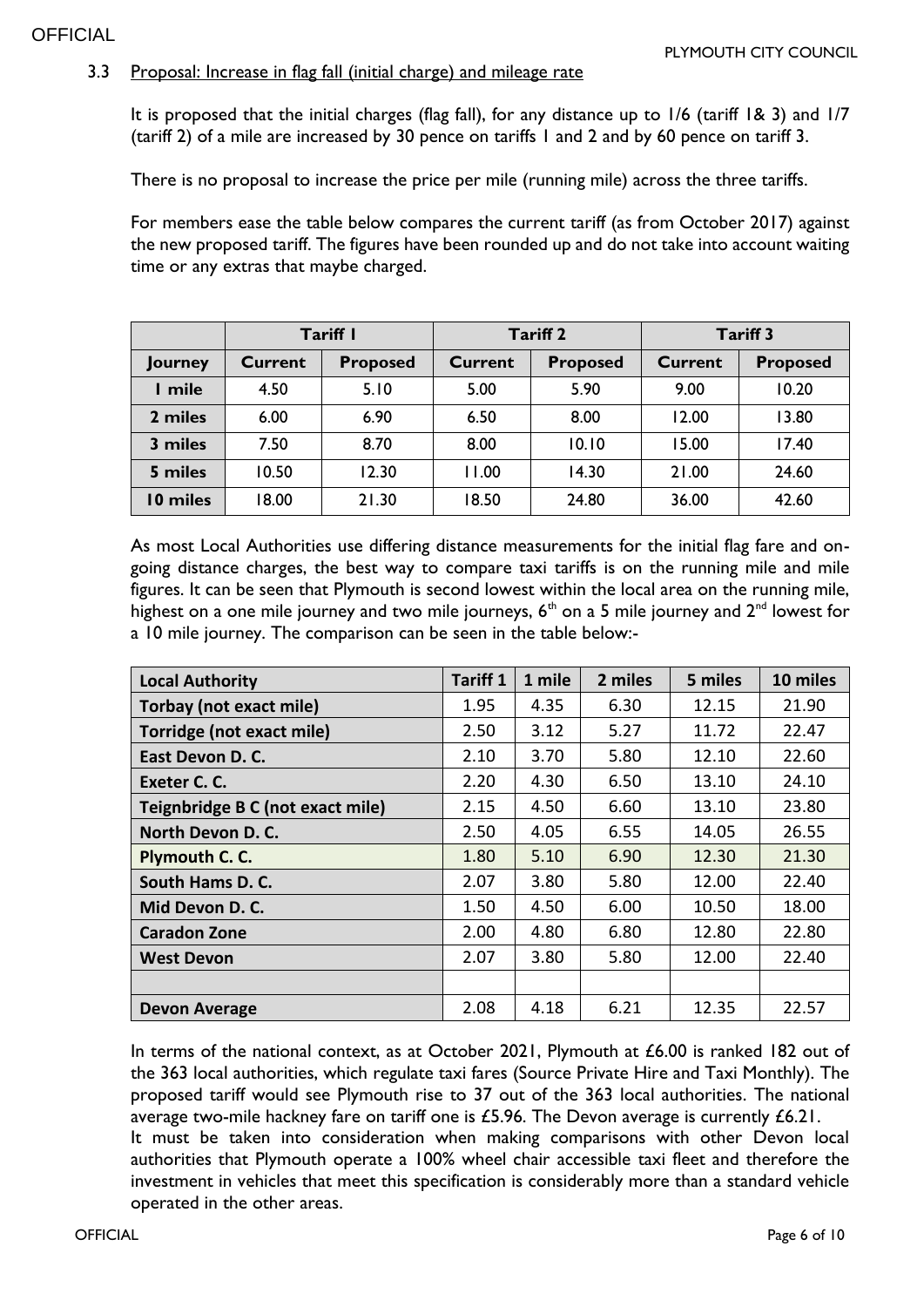#### 3.4 Proposal: Changes to Extra Charges

#### ● Fuel Surcharge

The fuel surcharge is an extra charge added to the fare according to the fluctuation of fuel costs outside the existing fare adjustment mechanism. The fuel surcharge threshold is currently set for when fuel oil (diesel) reaches £1.40 per litre at Exeter Street service Station at which point 10p is added to the fare and with a further 10p for each subsequent increase of 10p per litre.

The price of diesel at the Exeter Street Service Station at the time this report was written is shown in the table below. Despite the recent sharp rises in fuel nationally the fuel surcharge threshold has not yet been reached. Following discussion between Licensing Officers and Trade representatives, it is proposed that the threshold (diesel) is raised to  $£1.50$  per litre fuel with a further 10p for each subsequent increase of 10p per litre.

| <b>Petrol Filling Station</b>   | Diesel (£) |
|---------------------------------|------------|
| <b>ASDA</b>                     | 133.7      |
| <b>Exeter Street</b>            |            |
| <b>ESSO</b>                     | 139.9      |
| Outland Road, Plymouth PL2 3DE  |            |
| <b>ESSO</b>                     |            |
| Wolseley Road, Plymouth, PL23AA | 139.9      |

The trade also request that the location of the reference filling station (Exeter Street) which was chosen due to its close proximity to the city centre be changed. As Exeter Street filling station is tied to a supermarket chain and a lower grade of fuel is provided it is requested that the filling station used is tied to a main fuel provider where higher quality fuel is provided, for example ESSO at Home Park or Milehouse.

Mainstream fuel suppliers will always charge a higher rate than the discounted supermarket fuel and therefore the threshold will be met sooner. However, Licensing Officers support this change as it is considered more representative to the trade and less prone to continual price fluctuation.

#### ● Soiling Charge

The trade have proposed that the charge applied when taxi proprietors/drivers having to valet and clean vehicles when soiled by customers is increased from £50 to £100.

While Licensing Officers acknowledge that the fee is intended to compensate the driver/proprietor for the cost of cleaning the vehicle's interior and for the loss of earnings while the taxi is off the road and act as a deterrent, this amounts to a charge increase of 100%.

It is normal practice that most 'soiling charges' are negotiated at the time and dependant on the specific nature of what has happened. Therefore, Licensing Officers recommend that the wording is changed so that the customer can be charged 'up to £100' for any soiling of vehicle, inside or out. This ability to negotiate a lower price is then retained.

● Entry to MOD Establishments, journeys from the railway station and the carrying of uncaged animals except working service dogs.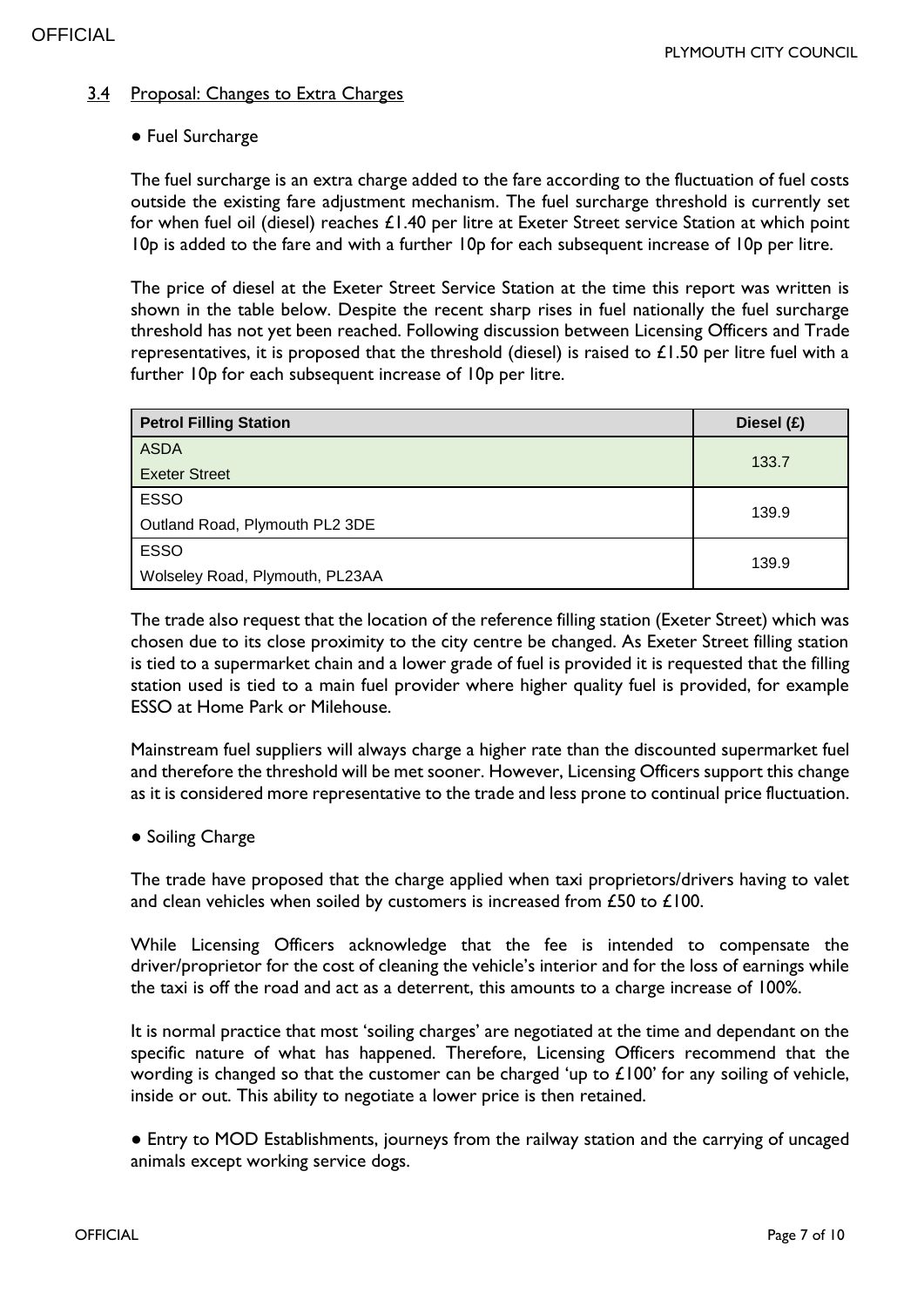It is proposed to increase the charges from 40 pence (MOD Establishments/Plymouth Railway Station) and 30 pence (uncaged animals) to 50 pence to round up the costs, make them uniform and easier to calculate for the travelling public.

During this review, Licensing Officers challenged the continuing need to charge entry for MOD Establishments as this does not incur a charge for the driver.

It is the trade's submission that the charge covers the time it takes to complete the paperwork for necessary passes and consents and the amount of mileage spent driving without a passenger in the vehicle i.e. non-earnable mileage when leaving the dockyard. It is also thought that retaining the charge will assist in encouraging more drivers to obtain passes to access MOD facilities and therefore provide more access to the City's service personnel.

The charge for journeys from Plymouth Railway Station are still considered valid as taxi drivers are required to pay a substantial monthly fee for operating from the station and is important as an incentive to encourage drivers to continue to service the station adequately.

#### **4.0 Future Reviews of the Hackney Carriage Fares Tariff**

Until this point, the taxi trade in Plymouth had not received a fare increase for four years with the proposed increase from this review being reached by discussion and negotiation rather than by Policy and formula.

The Council needs a mechanism for regularly reviewing the maximum chargeable fares in a manner that is fair and transparent to both the taxi trade and the public who use them. It is therefore proposed by Licensing Officers that a Fare Policy and formula is explored and developed based around the average annual earnings figure for a full time employee in Plymouth, the component costs for running a taxi in Plymouth i.e. vehicle costs, tyre costs, insurance, fuel and garage servicing and labour costs. This will provide an average cost per mile and a percentage increase, which can be applied on an agreed basis.

#### **5.0 Conclusion**

A balance needs to be struck between the legitimate right of the trade to a viable livelihood and the needs of the travelling public. However, like many other business sectors, the taxi trade is facing financial pressures in the current economic climate and there has been no increase in taxi fares since October 2017.

The proposed tariff increase put forward is modest and would keep fares broadly in line with the national average and other Devon authorities and help to offset the rise in RPI over recent years.

The reduction of the tariff structure from five to three will provide a simplified, user-friendly tariff to allow passengers to more easily calculate the approximate cost of their journey.

The proposed changes to the charges have been considered and supported by Licensing Officers subject to the amended wording of the soiling charge to 'up to  $£100'$  and consideration of the fuels surcharge reference filling station.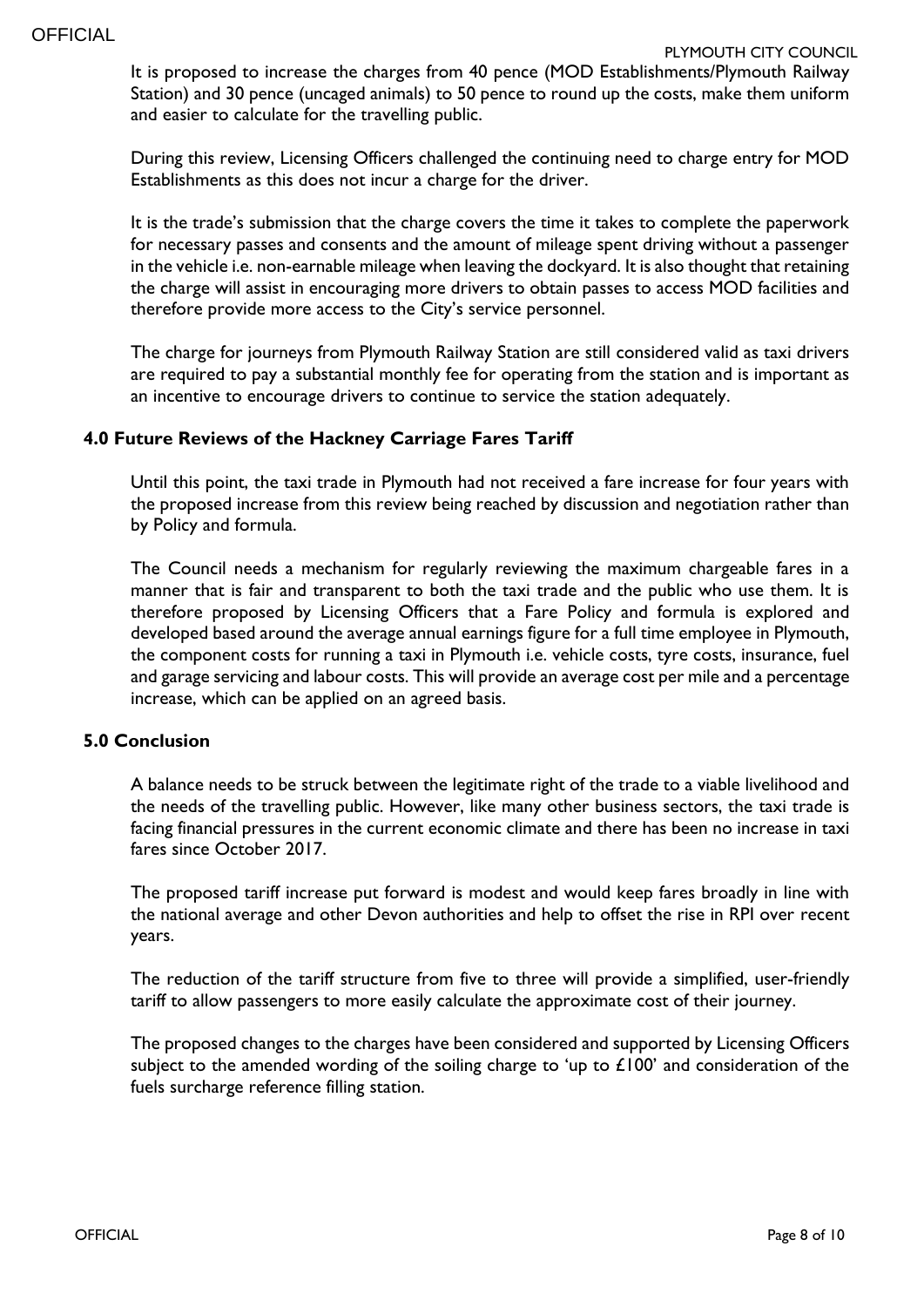**Current Table of Fares (Tariff)**

# **HACKNEY CARRIAGE TABLE OF FARES**



Made by virtue of Section 23 of the Plymouth City Council Act 1975

The driver must not refuse, without reasonable excuse, to take a hirer or would be hirer to any place within the licensing district, Section 53, Town and Police Clauses Act 1847

Applies to ALL journeys within the City boundary, and to journeys outside the City boundary unless agreed otherwise between driver and hirer. PRIOR to the hiring being commenced. Fares detailed below are the MAXIMUM fares that may be charged. Hiring's may be undertaken without the use of the meter where there is a prior contract with a public authority or for a period in excess of one hour. No other charges may be made.

Tariff I Applies on Monday to Saturday from 6am to 7pm

Tariff 2 Applies on Monday to Saturday from 7pm to Midnight, and Sundays Bank Holidays from 6am to 7pm

- Tariff 3 Applies on Monday to Surday from midnight to 6am and Sundays/Bank Holidays from 7pm to midnight
- Tariff 4 Applies from 7pm on Christmas Eve to 7am on Christmas Day, and from 7am on Boxing Day until 7am on 27 December, and from 7pm to midnight on 31 December and from 7am on New Year's day to 7 am on 2 January

Tariff 5 Applies from 72m on Christmas Day until 7am on Boxing day, and on New Year's day from midnight until 7am

| <b>Distance</b>                            | Tariff I        | Tariff 2        | Tariff 3        | Tariff 4 | Tariff 5        |
|--------------------------------------------|-----------------|-----------------|-----------------|----------|-----------------|
| For any distance up to one tenth of a mile | £3.00           | £3.50           | £4.00           | £4.50    | £6.00           |
| For the next one tenth of a mile           | 30 <sub>p</sub> | 30 <sub>D</sub> | 30 <sub>p</sub> | 45p      | 60 <sub>p</sub> |
| For each subsequent one fifth of a mile    | 30p             | 30 <sub>D</sub> | 30 <sub>D</sub> | 45p      | 60 <sub>D</sub> |

| <b>Waiting Time</b>                                                                                                                                                   | Tariff I        | Tariff <sub>2</sub> | Tariff 3        | <b>Tariff 4</b> | Tariff 5        |  |
|-----------------------------------------------------------------------------------------------------------------------------------------------------------------------|-----------------|---------------------|-----------------|-----------------|-----------------|--|
| For each completed period of 60 seconds                                                                                                                               |                 | 30 <sub>p</sub>     | 30 <sub>p</sub> | 45p             | 60 <sub>p</sub> |  |
| For each completed period of 90 seconds                                                                                                                               | 30 <sub>p</sub> |                     |                 |                 |                 |  |
| bach additional passenger after the second (accompanied children under the age of 3 are not charged, two children<br>between 3 & 12 to be charged as one).            |                 |                     |                 |                 | 20 <sub>p</sub> |  |
| Entrance to MOD establishments, booking fee, or from Plymouth Railway Station (subject to permit).                                                                    |                 |                     |                 |                 | 40 <sub>p</sub> |  |
| For each uncaged animal except guide, hearing or other assistance dogs.                                                                                               |                 |                     |                 |                 |                 |  |
| Fuel - to be added to each hiring if and when fuel oil is £1.40 at Exeter Street service Station with a further 10p for<br>each subsequent increase of 10p per litre. |                 |                     |                 |                 |                 |  |
| For any soling of vehicle, inside or out                                                                                                                              |                 |                     |                 |                 | £50             |  |

Toll charges at current rate for return journey